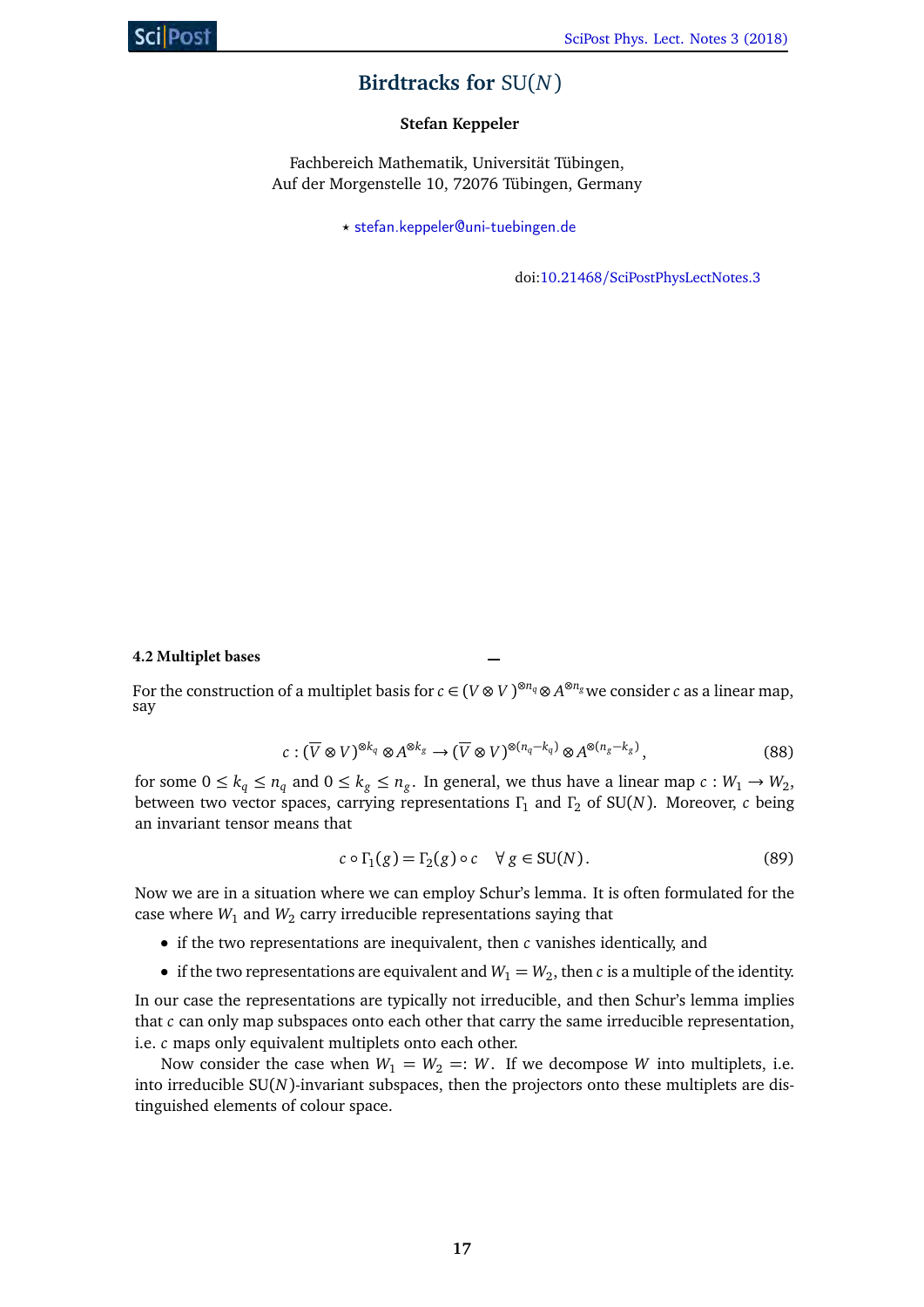|                                           | Number of multiplets |              | Dimension of colour space |              |
|-------------------------------------------|----------------------|--------------|---------------------------|--------------|
|                                           | $N=3$                | $N = \infty$ | $N=3$                     | $N = \infty$ |
| $A^{\otimes 2} \rightarrow A^{\otimes 2}$ | 6                    |              | 8                         |              |
| $A^{\otimes 3} \rightarrow A^{\otimes 3}$ | 29                   | .51          | 145                       | 265          |
| $A^{\otimes 4} \rightarrow A^{\otimes 4}$ | 166                  | 513          | 3 5 9 8                   | 14833        |
| $A^{\otimes 5} \rightarrow A^{\otimes 5}$ | 1 0 0 2              | 6 3 4 5      | 107 160                   | 1 334 961    |

<span id="page-1-0"></span>Table 1: Number of projection operators and dimension of the colour space within  $A^{\otimes (2n)}$ , for colour structures viewed as maps  $A^{\otimes n} \to A^{\otimes n}$ . The first two columns show the number of multiplets (counted with multiplicities) in the decomposition of  $A^{\otimes n}$ , both for  $N = 3$  and for  $N \geq n$ . The last two columns contain the dimensions of the respective colour spaces; the dimension in the last column is also equal to the number of elements of the corresponding trace basis.

- If each multiplet appears only once in the decomposition of *W* then the projectors form a basis of colour base. If, moreover, the projectors are Hermitian, then this basis is orthogonal.
- If some multiplets in the decomposition of *W* have a multiplicity *>* 1 then we have to complement the projectors with operators mapping equivalent multiplets onto each other.

In practice, finding the multiplets in the decomposition of *W* and their multiplicities can, e.g., be done by multiplying Young diagrams according to the standard rules. The crucial step is then to find Hermitian projectors onto these multiplets. Finally, multiplet bases can be constructed straightforwardly from Hermitian projection operators.

In the following sections we discuss how to construct Hermitian projection operators as well as multiplet bases for the cases  $V^{\otimes n} \to V^{\otimes n}$  and  $A^{\otimes n} \to A^{\otimes n}$ . Moreover, we will see that multiplet cases for any colour space can be constructed from projectors for  $A^{\otimes n} \to A^{\otimes n}$ .

#### **Comparison**

Trace bases are convenient since they are easy to construct and since there is a simple algorithm for expanding arbitrary colour factors into a trace basis. In general, trace bases are overcomplete, i.e. expansions tend to have too many terms. For instance, the trace basis for the colour space within  $A^{\otimes n}$  is a proper basis if  $n \leq N$  but for  $n > N$  it is only a spanning set – the basis vectors are linearly dependent. Trace bases, typically, are also non-orthogonal.

Constructing multiplet bases requires more work than constructing trace bases. In return we obtain not only a proper basis, i.e. the basis vectors are linearly independent, but also an orthogonal basis. Even though the dimension of colour space depends on *N*, the number of colours, the birdtrack construction of multiplet bases can be carried out independently of *N*, and then for small *N* some basis vectors simply vanish.

The numbers in Table [1](#page-1-0) give us an impression of the potential advantage of multiplet bases over trace bases. Imagine doing a calculation for  $N = 3$  with 6 to 10 external gluons involved. Then the number of trace basis elements exceeds the dimension of colour space by, roughly, a factor of 2 to 12. Expanding colour structures in a trace or multiplet basis and then, e.g., calculating scalar products will result in 4 to 144 times as many terms when using a trace basis instead of a multiplet basis.

#### **4.2 Multiplet bases for quarks**

We first consider the case without external gluons, i.e. we are interested in the colour space within  $(\overline{V} \otimes V)^n$ . Tensors  $c \in (\overline{V} \otimes V)^{\otimes n}$  can be viewed as linear maps  $c: V^{\otimes n} \to V^{\otimes n}$ , and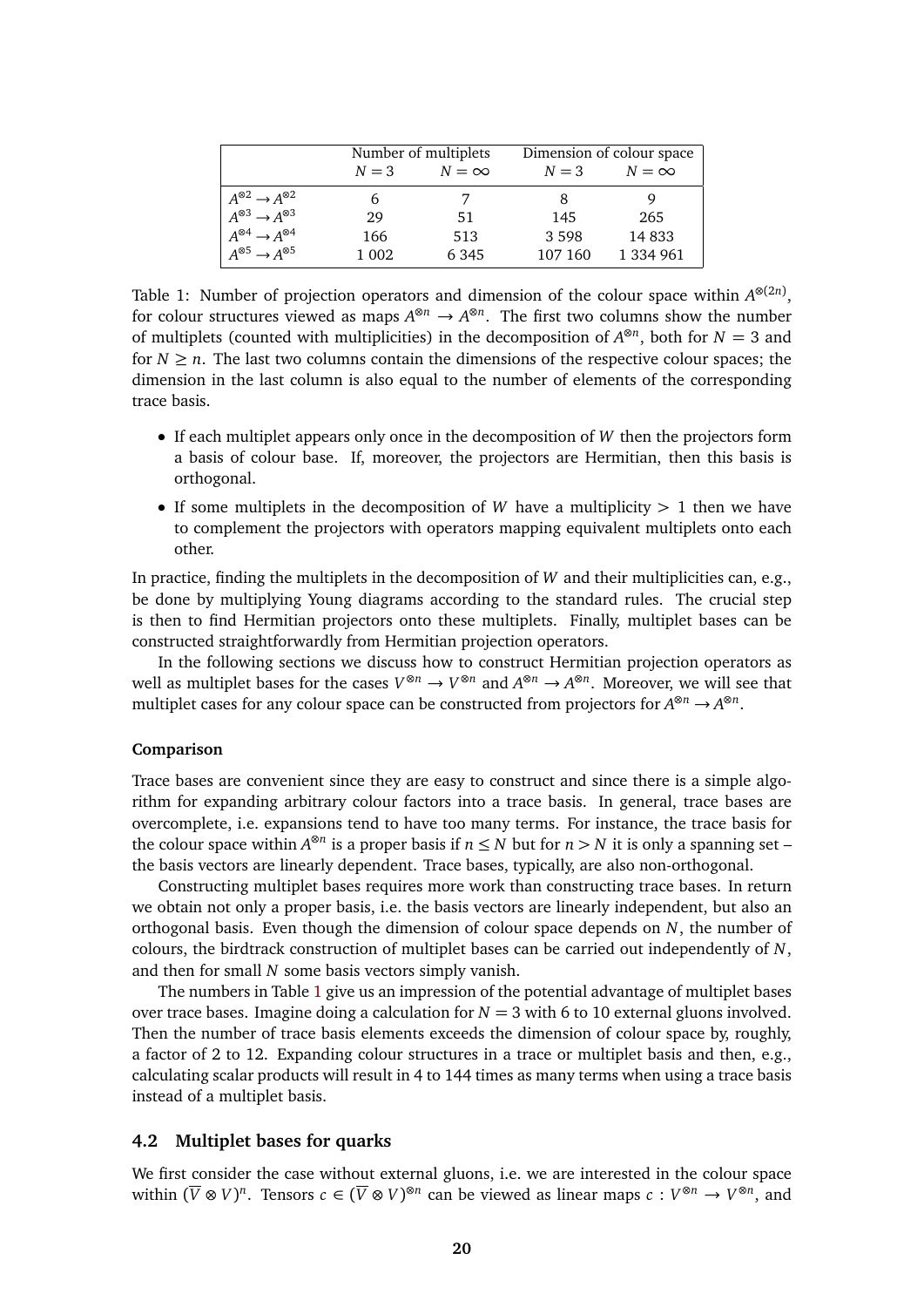Young operators *Y<sup>Θ</sup>* project onto multiplets. Unfortunately, Young operators are in general not Hermitian, as can be seen by, e.g. inspecting Eq. (74): Mirroring and reversing the arrows does not yield back the original expression.

However, Hermitian operators *P<sup>Θ</sup>* corresponding to standard Young tableaux *Θ* can be constructed. In [1] they are derived as solutions of certain characteristic equations. They can also be written down directly starting from a Young tableaux as follows. Consider the sequence of Young tableaux *Θ<sup>j</sup>* ∈ Y*<sup>j</sup>* obtained from *Θ* ∈ Y*<sup>n</sup>* by, step by step, removing the box with the highest number, e.g., starting with  $\Theta = \Theta_3 = \frac{\Pi 2}{\left|3\right|} \in \mathcal{Y}_3$  we obtain

$$
\Theta_1 = \boxed{1}, \quad \Theta_2 = \boxed{1 \, 2}, \quad \Theta_3 = \boxed{1 \, 2}.
$$
\n(90)

Young operators for  $n = 2$  are Hermitian – they are just total (anti-)symmetrisers – so we set

$$
P_{\Theta_j} = Y_{\Theta_j} \quad \forall j \le 2. \tag{91}
$$

Then we define recursively

$$
P_{\Theta_j} = (P_{\Theta_{j-1}} \otimes 1_V) Y_{\Theta_j} (P_{\Theta_{j-1}} \otimes 1_V) \quad \forall j \ge 3, \tag{92}
$$

i.e. in birdtrack notation we take the Young operator *YΘ<sup>j</sup>* and write the Hermitian Young operator *P*<sub>*⊖*<sub>*j*−1</sub> over the first *j*−1 lines, to the left and to the right. For instance,</sub>

$$
P_{\underline{\overline{[1]}}\underline{[2]}} = \frac{4}{3} \frac{\text{max of the image}}{\text{max of the image}} = \frac{4}{3} \frac{\text{max of the image}}{\text{max of the image}} \tag{93}
$$

which is manifestly Hermitian, and in birdtracks it is also easy to see that

$$
\text{tr}\, P_{\frac{1}{3}} = \text{tr}\, Y_{\frac{1}{3}} \tag{94}
$$

since  $\left(\Box\Box\Box\right)^2 = \Box\Box\Box.$ 

It can be shown [3] that the resulting *P<sup>Θ</sup>* not only project onto the correct multiplets but that they are also Hermitian and thus mutually orthogonal with respect to the scalar prod-uct [\(80\)](#page-0-0). Furthermore, using the Hermitian Young operators  $P_{\Theta}$  automatically cures the loss of transversality mentioned at the end of Sec. 3.2

The recursive construction can produce initially lengthy expressions which can often be simplified considerably, see, e.g., the step-by-step example for  $\frac{\overline{13|5|}}{2|4|}$  in the Appendix of [3]. Similar simplifications can be shown to occur much more generally  $[4]$  and they can be used to devise a recipe for directly writing down fully simplified Hermitian Young operators [5].

With the Hermitian Young operators

$$
P_{\frac{1}{2}} = \frac{1}{2} \left[ \frac{1}{2}, \quad P_{\frac{1}{2}} = \frac{4}{3} \frac{1}{2} \left[ \frac{1}{2} \right] \left[ \frac{1}{2} \right], \quad P_{\frac{1}{2}} = \frac{4}{3} \frac{1}{2} \left[ \frac{1}{2} \right], \quad P_{\frac{1}{2}} = \frac{1}{2} \left[ \frac{1}{2} \right], \tag{95}
$$

we have completely decomposed *V* ⊗3 into an orthogonal sum of multiplets. However, the *P<sup>Θ</sup>* alone do not form a basis for the colour space within  $(\overline{V} \otimes V)^{\otimes 3}$ , since the multiplet  $\Box$  appears twice, i.e. we also need an operator mapping these two multiplets onto each other. To this end we write down  $P_{\frac{\boxed{1}}{3}}$ and  $P_{\frac{1}{2}^{\frac{1}{3}}}$ next to each other (omitting prefactors),

$$
\frac{\frac{1}{\sqrt{1-\frac{1}{\sqrt{1-\frac{1}{\sqrt{1-\frac{1}{\sqrt{1-\frac{1}{\sqrt{1-\frac{1}{\sqrt{1-\frac{1}{\sqrt{1-\frac{1}{\sqrt{1-\frac{1}{\sqrt{1-\frac{1}{\sqrt{1-\frac{1}{\sqrt{1-\frac{1}{\sqrt{1-\frac{1}{\sqrt{1-\frac{1}{\sqrt{1-\frac{1}{\sqrt{1-\frac{1}{\sqrt{1-\frac{1}{\sqrt{1-\frac{1}{\sqrt{1-\frac{1}{\sqrt{1-\frac{1}{\sqrt{1-\frac{1}{\sqrt{1-\frac{1}{\sqrt{1-\frac{1}{\sqrt{1-\frac{1}{\sqrt{1-\frac{1}{\sqrt{1-\frac{1}{\sqrt{1-\frac{1}{\sqrt{1-\frac{1}{\sqrt{1-\frac{1}{\sqrt{1-\frac{1}{\sqrt{1-\frac{1}{\sqrt{1-\frac{1}{\sqrt{1-\frac{1}{\sqrt{1-\frac{1}{\sqrt{1-\frac{1}{\sqrt{1-\frac{1}{\sqrt{1+\frac{1}{\sqrt{1+\frac{1}{1+\frac{1}{\sqrt{1+\frac{1}{1+\frac{1}{\sqrt{1+\frac{1}{1+\frac{1}{\sqrt{1+\frac{1}{1+\frac{1}{\sqrt{1+\frac{1}{1+\frac{1}{\sqrt{1+\frac{1}{1+\frac{1}{\sqrt{1+\frac{1}{1+\frac{1}{\sqrt{1+\frac{1}{1+\frac{1}{\sqrt{1+\frac{1}{1+\frac{1}{\sqrt{1+\frac{1}{1+\frac{1}{\sqrt{1+\frac{1}{1+\frac{1}{1+\frac{1}{1+\frac{1}{\sqrt{1+\frac{1}{1+\frac{1}{1+\frac{1}{1+\frac{1}{1+\frac{1}{1+\frac{1}{1+\frac{1}{1+\frac{1}{1+\frac{1}{1+\frac{1}{1+\frac{1}{1+\frac{1}{1+\frac{1}{1+\frac{1}{1+\frac{1}{1+\frac{1}{1+\frac{1}{1+\frac{1}{1+\frac{1}{1+\frac{1}{1+\frac{1}{1+\frac{1}{1+\frac{1}{1+\frac{1}{1+\frac{1}{1+\frac{1}{1+\frac{1}{1+\frac{1}{1+\frac{1}{1+\frac{1}{1+\frac{1}{1+\frac{1}{1+\frac{1}{1+\frac{1}{1+\frac{1}{1+\frac{1}{1+\frac{1}{1+\frac{1}{1+\frac{1}{1+\frac{1}{1+\frac{1}{1+\frac
$$